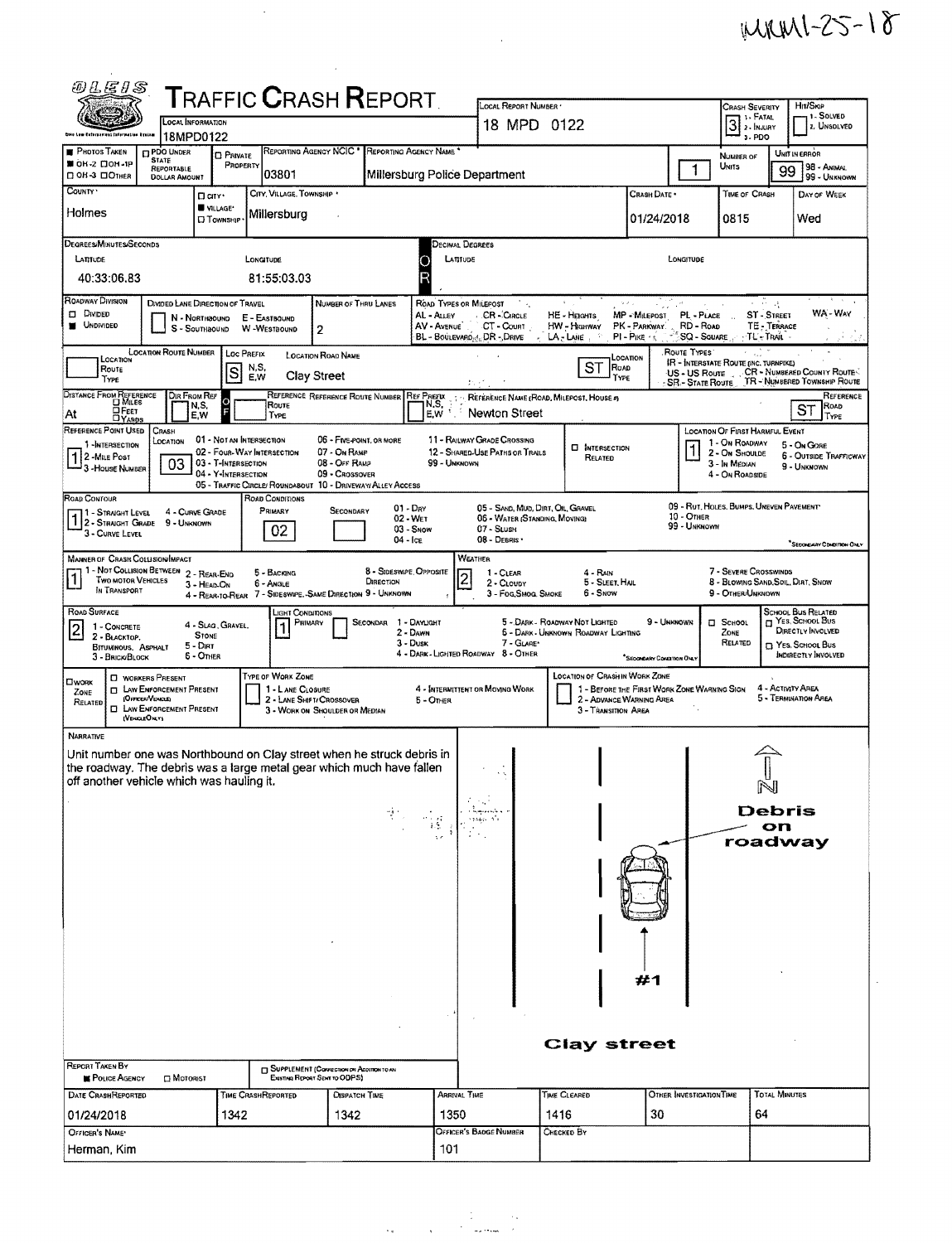|                                                                                                                                                                                                                                                                                                            |                                                                                                                                                                                                                                                                                                                                                             | UNIT                                                                    |                                                         |                                                                          |                                                                                                                                                                                               |                                                                                                                     |                                                                                                                                  |                                                                            |                                  |                                                                          |                                                                                                                                            |                                                         |                                                    |                                                                                                                              |  |  |  |
|------------------------------------------------------------------------------------------------------------------------------------------------------------------------------------------------------------------------------------------------------------------------------------------------------------|-------------------------------------------------------------------------------------------------------------------------------------------------------------------------------------------------------------------------------------------------------------------------------------------------------------------------------------------------------------|-------------------------------------------------------------------------|---------------------------------------------------------|--------------------------------------------------------------------------|-----------------------------------------------------------------------------------------------------------------------------------------------------------------------------------------------|---------------------------------------------------------------------------------------------------------------------|----------------------------------------------------------------------------------------------------------------------------------|----------------------------------------------------------------------------|----------------------------------|--------------------------------------------------------------------------|--------------------------------------------------------------------------------------------------------------------------------------------|---------------------------------------------------------|----------------------------------------------------|------------------------------------------------------------------------------------------------------------------------------|--|--|--|
|                                                                                                                                                                                                                                                                                                            |                                                                                                                                                                                                                                                                                                                                                             |                                                                         |                                                         |                                                                          |                                                                                                                                                                                               |                                                                                                                     |                                                                                                                                  |                                                                            |                                  |                                                                          | LOCAL REPORT NUMBER                                                                                                                        |                                                         |                                                    |                                                                                                                              |  |  |  |
|                                                                                                                                                                                                                                                                                                            |                                                                                                                                                                                                                                                                                                                                                             |                                                                         |                                                         |                                                                          |                                                                                                                                                                                               |                                                                                                                     |                                                                                                                                  |                                                                            |                                  |                                                                          | 18 MPD 0122<br>OWNER PHONE NUMBER<br><b>DAMAGE AREA</b>                                                                                    |                                                         |                                                    |                                                                                                                              |  |  |  |
| UNIT NUMBER<br>1                                                                                                                                                                                                                                                                                           | OWNER NAME: LAST, FIRST, MIDDLE ( C SAME AS DRIVER )<br>Gelco Fleet Trust,                                                                                                                                                                                                                                                                                  |                                                                         |                                                         |                                                                          |                                                                                                                                                                                               |                                                                                                                     |                                                                                                                                  |                                                                            |                                  |                                                                          |                                                                                                                                            | <b>DAMAGE SCALE</b>                                     |                                                    | FRONT                                                                                                                        |  |  |  |
| 330-674-1375<br>OWNER ADDRESS: CITY, STATE, ZIP<br><b>CISAME AS DRIVER</b> )                                                                                                                                                                                                                               |                                                                                                                                                                                                                                                                                                                                                             |                                                                         |                                                         |                                                                          |                                                                                                                                                                                               |                                                                                                                     |                                                                                                                                  |                                                                            |                                  |                                                                          |                                                                                                                                            | 4                                                       |                                                    |                                                                                                                              |  |  |  |
|                                                                                                                                                                                                                                                                                                            | 1 - None<br>а<br>3 Capital Drive, Eden Prairie, MN, 55344                                                                                                                                                                                                                                                                                                   |                                                                         |                                                         |                                                                          |                                                                                                                                                                                               |                                                                                                                     |                                                                                                                                  |                                                                            |                                  |                                                                          |                                                                                                                                            |                                                         |                                                    |                                                                                                                              |  |  |  |
| LP STATE LICENSE PLATE NUMBER<br># Occupants<br><b>VEHICLE IDENTIFICATION NUMBER</b>                                                                                                                                                                                                                       |                                                                                                                                                                                                                                                                                                                                                             |                                                                         |                                                         |                                                                          |                                                                                                                                                                                               |                                                                                                                     |                                                                                                                                  |                                                                            |                                  |                                                                          |                                                                                                                                            | 2 - MINOR                                               |                                                    |                                                                                                                              |  |  |  |
| OН                                                                                                                                                                                                                                                                                                         | GSE5436                                                                                                                                                                                                                                                                                                                                                     |                                                                         |                                                         |                                                                          |                                                                                                                                                                                               | 1G1JC6SH5G4114587                                                                                                   |                                                                                                                                  |                                                                            | 1                                | 3 - Functional                                                           | $\Box$<br>□                                                                                                                                |                                                         |                                                    |                                                                                                                              |  |  |  |
| <b>VEHICLE YEAR</b><br>2016                                                                                                                                                                                                                                                                                |                                                                                                                                                                                                                                                                                                                                                             | <b>VEHICLE MAKE</b>                                                     |                                                         |                                                                          |                                                                                                                                                                                               | <b>VEHICLE MODEL</b>                                                                                                |                                                                                                                                  |                                                                            | VEHICLE COLOR                    |                                                                          | 4 - DISABLING                                                                                                                              |                                                         |                                                    |                                                                                                                              |  |  |  |
| PROOF OF                                                                                                                                                                                                                                                                                                   |                                                                                                                                                                                                                                                                                                                                                             | Chevrolet<br>INSURANCE COMPANY                                          |                                                         |                                                                          |                                                                                                                                                                                               | Other<br>POLICY NUMBER                                                                                              |                                                                                                                                  | Toweo By                                                                   | WHI                              |                                                                          |                                                                                                                                            |                                                         |                                                    | α<br>α<br>о                                                                                                                  |  |  |  |
| <b>INSURANCE</b><br>SHOWN                                                                                                                                                                                                                                                                                  | CFI                                                                                                                                                                                                                                                                                                                                                         |                                                                         |                                                         |                                                                          |                                                                                                                                                                                               |                                                                                                                     |                                                                                                                                  |                                                                            |                                  |                                                                          |                                                                                                                                            | 9 - Unknown                                             |                                                    |                                                                                                                              |  |  |  |
|                                                                                                                                                                                                                                                                                                            | CARRIER NAME, ADDRESS, CITY, STATE, ZIP<br><b>CARRIER PHONE</b>                                                                                                                                                                                                                                                                                             |                                                                         |                                                         |                                                                          |                                                                                                                                                                                               |                                                                                                                     |                                                                                                                                  |                                                                            |                                  |                                                                          |                                                                                                                                            |                                                         |                                                    |                                                                                                                              |  |  |  |
| US DOT<br>VEHICLE WEIGHT GWWR/GCWR<br><b>TRAFFICWAY DESCRIPTION</b><br>CARGO BOOY TYPE<br>01 - No CARGO BODY TYPE/NOT APPLICABL 09 - POLE<br>1 - Two Way, Not Divideo<br>1 - LESS THAN OR EQUAL TO 10K LBS                                                                                                 |                                                                                                                                                                                                                                                                                                                                                             |                                                                         |                                                         |                                                                          |                                                                                                                                                                                               |                                                                                                                     |                                                                                                                                  |                                                                            |                                  |                                                                          |                                                                                                                                            |                                                         |                                                    |                                                                                                                              |  |  |  |
| HM PLACARD ID NO.                                                                                                                                                                                                                                                                                          |                                                                                                                                                                                                                                                                                                                                                             |                                                                         | 2 - 10,001 to 26,000x Les<br>3 - MORE THAN 26,000K LBS. |                                                                          | 01<br>02 - Busi Van (9-15 Seats, Inc Driver) 10 - Cargo Tank<br>03 - Bus (16+ Seats, Inc Driver)<br>11 - FLAT BED                                                                             |                                                                                                                     |                                                                                                                                  |                                                                            |                                  |                                                                          |                                                                                                                                            | 2 - Two Way, Not Divided, Continuous Left Turn Lane     |                                                    |                                                                                                                              |  |  |  |
|                                                                                                                                                                                                                                                                                                            |                                                                                                                                                                                                                                                                                                                                                             |                                                                         |                                                         |                                                                          |                                                                                                                                                                                               | 04 - VEHICLE TOWING ANOTHER VEHICLE<br>05 - Logging                                                                 |                                                                                                                                  | 12 - Dump<br>13 - CONCRETE MIXER                                           |                                  |                                                                          | 3 - Two-Way, Divideo. UNPROTECTED(PAINTED OR GRASS >4FT.) MEDIA<br>4 - Two-Way, Divided, Positive Median Barrier<br>5 - ONE-WAY TRAFFICWAY |                                                         |                                                    |                                                                                                                              |  |  |  |
|                                                                                                                                                                                                                                                                                                            | <b>HM CLASS</b><br><b>NUMBER</b>                                                                                                                                                                                                                                                                                                                            | <b>ELATED</b>                                                           | <b>HAZARDOUS MATERIAL</b>                               |                                                                          | 05 - LOGGING<br>06 - Intermodal Container Chasis<br><b>14 - AUTO TRANSPORTER</b><br>07 - CARGO VAN/ENCLOSED BOX<br>15 - GARBAGE / REFUSE                                                      |                                                                                                                     |                                                                                                                                  |                                                                            |                                  |                                                                          | <b>D</b> HIT / SKIP UNIT                                                                                                                   |                                                         |                                                    |                                                                                                                              |  |  |  |
|                                                                                                                                                                                                                                                                                                            |                                                                                                                                                                                                                                                                                                                                                             | NON-MOTORIST LOCATION PRIOR TO IMPACT                                   |                                                         | TYPE OF USE                                                              | UNIT TYPE                                                                                                                                                                                     | 08 - GRAIN, CHIPS, GRAVEL                                                                                           |                                                                                                                                  | 99 - OTHER/UNKNOWN                                                         |                                  |                                                                          |                                                                                                                                            |                                                         |                                                    |                                                                                                                              |  |  |  |
|                                                                                                                                                                                                                                                                                                            |                                                                                                                                                                                                                                                                                                                                                             | 01 - INTERSECTION - MARKED CROSSWAL<br>02 - INTERSECTION - NO CROSSWALK |                                                         | $\mathbf{1}$                                                             |                                                                                                                                                                                               | 03                                                                                                                  |                                                                                                                                  |                                                                            |                                  |                                                                          |                                                                                                                                            |                                                         |                                                    | PASSENGER VEHICLES (LESS THAN SPASSENGERS MEDIMEAVY TRUCKS OR COMBO UNITS > 10K LBS BUS/VAN/LIMO(9 OR MORE INCLUDING DRIVER) |  |  |  |
| 01 - Sub-COMPACT<br>13 - SINGLE UNIT TRUCK OR VAN 2AXLE, 6 TIRES 21 - BUS/VAN (9-15 SEATS. Inc DANSR)<br>03 - INTERSECTION OTHER<br>02 - COMPACT<br>1 - PERSONAL<br>22 - Bus (16+ Seats, Ind Driver)<br>14 - SINGLE UNIT TRUCK: 3+ AXLES<br>04 - MIDBLOCK - MARKED CROSSWALK<br>99 - Unknown 03 - Mid Size |                                                                                                                                                                                                                                                                                                                                                             |                                                                         |                                                         |                                                                          |                                                                                                                                                                                               |                                                                                                                     |                                                                                                                                  |                                                                            |                                  |                                                                          |                                                                                                                                            |                                                         |                                                    |                                                                                                                              |  |  |  |
|                                                                                                                                                                                                                                                                                                            | 06 - BICYCLE LANE                                                                                                                                                                                                                                                                                                                                           | 05 - TRAVEL LANE - OTHER LOCATION                                       |                                                         | 2 - COMMERCIAL<br>3 - GOVERNMENT                                         |                                                                                                                                                                                               | OR HIT/SKIP<br>04 - FULL SIZE<br>05 - MINIVAN                                                                       |                                                                                                                                  |                                                                            |                                  |                                                                          | 15 - SINGLE UNIT TRUCK / TRAILER<br>16 - TRUCK/TRACTOR (BOBTAIL)                                                                           |                                                         | NON-MOTORIST                                       | 23 - ANIMAL WITH RIDER<br>24 - Animal With Buggy, Wagon, Surney                                                              |  |  |  |
|                                                                                                                                                                                                                                                                                                            | 08 - Sidewalk                                                                                                                                                                                                                                                                                                                                               | 07 - Shoulder/Roadside                                                  |                                                         |                                                                          |                                                                                                                                                                                               | 06 - Sport UTILITY VEHICLE<br>07 - Pickup                                                                           |                                                                                                                                  |                                                                            |                                  | 17 - TRACTOR/SEMI-TRAILER<br>18 - TRACTOR/DOUBLE<br>19 - TRACTOR/TRIPLES |                                                                                                                                            |                                                         | 25 - BICYCLE/PEDACYCLIST<br>26 - Pedestrian/Skater |                                                                                                                              |  |  |  |
|                                                                                                                                                                                                                                                                                                            | 10 - DRIVE WAY ACCESS                                                                                                                                                                                                                                                                                                                                       | 09 - MEDIAN CROSSING ISLAND                                             |                                                         | <b>DIN EMERGENCY</b><br>RESPONSE                                         | 08 - Van<br>09 - MOTORCYCLE                                                                                                                                                                   |                                                                                                                     |                                                                                                                                  |                                                                            |                                  |                                                                          | 20 - Other MediHeavy Vehicle                                                                                                               |                                                         | 27 - OTHER NON-MOTORIST                            |                                                                                                                              |  |  |  |
| 11 - SHARED-USE PATH OR TRAIL<br>10 - MOTORIZED BICYCLE<br>12 - NON-TRAFFICWAY AREA<br>HAS HM PLACARD<br>11 - SNOWMOBILE/ATV<br>99 - OTHER/UNKNOWN<br>12 - OTHER PASSENGER VEHICLE                                                                                                                         |                                                                                                                                                                                                                                                                                                                                                             |                                                                         |                                                         |                                                                          |                                                                                                                                                                                               |                                                                                                                     |                                                                                                                                  |                                                                            |                                  |                                                                          |                                                                                                                                            |                                                         |                                                    |                                                                                                                              |  |  |  |
| SPECIAL FUNCTION 01 - NONE                                                                                                                                                                                                                                                                                 |                                                                                                                                                                                                                                                                                                                                                             |                                                                         |                                                         | 09 - AMBULANCE                                                           |                                                                                                                                                                                               | 17 - FARM VEHICLE                                                                                                   |                                                                                                                                  | MOST DAMAGED AREA                                                          |                                  |                                                                          |                                                                                                                                            |                                                         |                                                    | Астюм                                                                                                                        |  |  |  |
| $02 - T$ AXI<br>$10 -$ Fire<br>01<br>03 - RENTAL TRUCK (OVER 10K LBS)<br>11 - HIGHWAY/MAINTENANCE<br>04 - Bus - School (Public or Private) 12 - Military                                                                                                                                                   |                                                                                                                                                                                                                                                                                                                                                             |                                                                         |                                                         |                                                                          |                                                                                                                                                                                               | 18 - FARM EQUIPMENT<br>01 - NONE<br>11<br>19 - MOTORHOME<br>02 - CENTER FRONT<br>20 - GOLF CART<br>03 - RIGHT FRONT |                                                                                                                                  |                                                                            |                                  |                                                                          | 08 - LEFT SIDE<br>09 - LEFT FRONT<br>10 - TOP AND WINDOWS                                                                                  |                                                         | 99 - UNKNOWN                                       | 1 1 - Non-Contact<br>3<br>2 - Non-Collision                                                                                  |  |  |  |
|                                                                                                                                                                                                                                                                                                            |                                                                                                                                                                                                                                                                                                                                                             | 05 - Bus - Transit<br>06 - Bus - Charter                                |                                                         | 13 - Pouce<br>14 - Public Utility                                        |                                                                                                                                                                                               | $21 -$ TRAIN                                                                                                        | MPACT ARE 04 - RIGHT SIDE<br>11 - UNDERCARRIAGE<br>22 - OTHER (EXPLANDY NARRATIVE)<br>05 - Right Rear<br>12 - LOAD/TRAILER<br>11 |                                                                            |                                  |                                                                          |                                                                                                                                            |                                                         | 3 - Struking<br>4 - Struck<br>5 - STRIKING/STRUCK  |                                                                                                                              |  |  |  |
|                                                                                                                                                                                                                                                                                                            |                                                                                                                                                                                                                                                                                                                                                             | 07 - Bus - SHUTTLE<br>08 - Bus OTHER                                    |                                                         | 15 - OTHER GOVERNMENT<br>16 - CONSTRUCTION EQIP.                         |                                                                                                                                                                                               |                                                                                                                     | 06 - Rear Center                                                                                                                 | 13 - TOTAL (ALL AREAS)<br>14 - Other                                       |                                  |                                                                          | 9 - UNKNOWN                                                                                                                                |                                                         |                                                    |                                                                                                                              |  |  |  |
| PRE- CRASH ACTIONS                                                                                                                                                                                                                                                                                         |                                                                                                                                                                                                                                                                                                                                                             |                                                                         |                                                         |                                                                          |                                                                                                                                                                                               |                                                                                                                     |                                                                                                                                  |                                                                            |                                  |                                                                          |                                                                                                                                            |                                                         |                                                    |                                                                                                                              |  |  |  |
| 01                                                                                                                                                                                                                                                                                                         |                                                                                                                                                                                                                                                                                                                                                             | MOTORIST<br>01 - STRAIGHT AHEAD                                         |                                                         | 07 - Making U-Turn                                                       |                                                                                                                                                                                               | 13 - Negotiating a Curve                                                                                            |                                                                                                                                  | Non-Motorist                                                               |                                  |                                                                          | 15 - ENTERING OR CROSSING SPECIFIED LOCATIO                                                                                                |                                                         |                                                    | 21 - OTHER NON-MOTORIST ACTION                                                                                               |  |  |  |
|                                                                                                                                                                                                                                                                                                            |                                                                                                                                                                                                                                                                                                                                                             | 02 - BACKING<br>03 - CHANGING LANES                                     |                                                         | 08 - ENTERING TRAFFIC LANE<br>09 - LEAVING TRAFFIC LANE                  |                                                                                                                                                                                               | 14 - OTHER MOTORIST ACTIO                                                                                           |                                                                                                                                  |                                                                            | 17 - WORKING                     |                                                                          | 16 - WALKING, RUNNING, JOGGING, PLAYING, CYCLING                                                                                           |                                                         |                                                    |                                                                                                                              |  |  |  |
| 99 - UNKNOWN                                                                                                                                                                                                                                                                                               |                                                                                                                                                                                                                                                                                                                                                             | 04 - OVERTAKING/PASSING<br>05 - MAKING RIGHT TURN                       |                                                         | 10 - PARKED<br>11 - SLOWING OR STOPPED IN TRAFFIC                        |                                                                                                                                                                                               |                                                                                                                     |                                                                                                                                  |                                                                            | 18 - Pushing Vehicle             |                                                                          | 19 - APPROACHING OR LEAVING VEHICLE                                                                                                        |                                                         |                                                    |                                                                                                                              |  |  |  |
| <b>CONTRIBUTING CIRCUMSTANCE</b>                                                                                                                                                                                                                                                                           |                                                                                                                                                                                                                                                                                                                                                             | 06 - MAKING LEFT TURN                                                   |                                                         | 12 - DRIVERLESS                                                          |                                                                                                                                                                                               | $\bullet$                                                                                                           |                                                                                                                                  |                                                                            | 20 - Standing                    |                                                                          |                                                                                                                                            | <b>VEHICLE DEFECTS</b>                                  |                                                    |                                                                                                                              |  |  |  |
| Primary                                                                                                                                                                                                                                                                                                    |                                                                                                                                                                                                                                                                                                                                                             | MOTORIST<br>01 - None                                                   |                                                         | 11 - IMPROPER BACKING                                                    |                                                                                                                                                                                               | او د ده ۱۳                                                                                                          | NON-MOTORIST<br>-22 - None                                                                                                       |                                                                            |                                  |                                                                          |                                                                                                                                            |                                                         | 01 - TURN SIGNALS<br>02 - Head Lamps               |                                                                                                                              |  |  |  |
| 01                                                                                                                                                                                                                                                                                                         |                                                                                                                                                                                                                                                                                                                                                             | 02 - FALURE TO YIELD<br>03 - RAN RED LIGHT                              |                                                         |                                                                          |                                                                                                                                                                                               | 12 - IMPROPER START FROM PARKED POSITION<br>13 - Stopped or Parked LLEGALLY (1998) And All Changes                  | 医脑膜积                                                                                                                             | 23 - IMPROPER CROSSING<br>24 - DARTING                                     |                                  |                                                                          |                                                                                                                                            |                                                         | 03 - TAIL LAMPS<br>04 - BRAKES                     |                                                                                                                              |  |  |  |
| <b>SECONDARY</b>                                                                                                                                                                                                                                                                                           |                                                                                                                                                                                                                                                                                                                                                             | 04 - RAN STOP SIGN<br>05 - Exceeded Speed Limit                         |                                                         |                                                                          |                                                                                                                                                                                               | 14 - Operating Vehicle in Negligent Manner<br>15 - Swering to Avoid (Due to External Conditions)                    |                                                                                                                                  | 25 - LYING AND/OR LLEGALLY IN ROADWAY<br>26 - FALURE TO YIELD RIGHT OF WAY |                                  |                                                                          |                                                                                                                                            |                                                         | 05 - STEERING                                      | 06 - TIRE BLOWOUT                                                                                                            |  |  |  |
|                                                                                                                                                                                                                                                                                                            |                                                                                                                                                                                                                                                                                                                                                             | 06 - UNSAFE SPEED<br>07 - IMPROPER TURN<br>08 - LEFT OF CENTER          |                                                         |                                                                          | 16 - WRONG SIDE/WRONG WAY<br>27 - NOT VISIBLE (DARK CLOTHING)<br>17 - FALURE TO CONTROL<br>28 - INATTENTIVE                                                                                   |                                                                                                                     |                                                                                                                                  |                                                                            |                                  |                                                                          |                                                                                                                                            |                                                         |                                                    | 07 - WORN OR SLICK TIRES<br>08 - TRAILER EQUIPMENT DEFECTIVE<br>09 - MOTOR TROUBLE                                           |  |  |  |
| 99 - UNKNOWN                                                                                                                                                                                                                                                                                               |                                                                                                                                                                                                                                                                                                                                                             | 09 - FOLLOWED TOO CLOSELY/ACDA<br>10 - IMPROPER LANE CHANGE             |                                                         |                                                                          | 29 - FAILURE TO OBEY TRAFFIC SIGNS<br>18 - Vision OBSTRUCTION<br>19 - OPERATING DEFECTIVE EQUIPMENT<br>/SIGNALS/OFFICER<br>20 - LOAD SHIFTING/FALLING/SPILLING<br>30 - WRONG SIDE OF THE ROAD |                                                                                                                     |                                                                                                                                  |                                                                            |                                  |                                                                          |                                                                                                                                            | 10 - DISABLED FROM PRIOR ACCIDENT<br>11 - OTHER DEFECTS |                                                    |                                                                                                                              |  |  |  |
|                                                                                                                                                                                                                                                                                                            |                                                                                                                                                                                                                                                                                                                                                             | <b>PASSING OFF ROAD</b>                                                 |                                                         |                                                                          |                                                                                                                                                                                               | 21 - OTHER IMPROPER ACTION                                                                                          |                                                                                                                                  | 31 - OTHER NON-MOTORIST ACTION                                             |                                  |                                                                          |                                                                                                                                            |                                                         |                                                    |                                                                                                                              |  |  |  |
| <b>SEQUENCE OF EVENTS</b><br>24                                                                                                                                                                                                                                                                            |                                                                                                                                                                                                                                                                                                                                                             | з                                                                       |                                                         | 5<br>6                                                                   |                                                                                                                                                                                               | <b>NON-COLLISION EVENTS</b><br>01 - OVERTURN/ROLLOVER                                                               |                                                                                                                                  | 06 - EQUIPMENT FAILURE                                                     |                                  |                                                                          |                                                                                                                                            | 10 - Cross Median                                       |                                                    |                                                                                                                              |  |  |  |
| FIRST                                                                                                                                                                                                                                                                                                      |                                                                                                                                                                                                                                                                                                                                                             | Most                                                                    |                                                         |                                                                          |                                                                                                                                                                                               | 02 - FIRE/Explosion<br>03 - IMMERSION                                                                               |                                                                                                                                  | 07 - Separation of Units                                                   | (BLOWN TIRE, BRANE FAILURE, ETC) |                                                                          |                                                                                                                                            | 11 - Cross Center Line<br>OPPOSITE DIRECTION OF TRAVEL  |                                                    |                                                                                                                              |  |  |  |
| <b>HARMFUL</b><br>EVENT                                                                                                                                                                                                                                                                                    |                                                                                                                                                                                                                                                                                                                                                             | <b>HARMFUL</b><br>EVENT                                                 |                                                         | 99 - Unknown                                                             |                                                                                                                                                                                               | 04 - JACKKNIFE<br>05 - CARGO/EQUIPMENT LOSS OR SHIFT 09 - RAN OFF ROAD LEFT                                         |                                                                                                                                  | 08 - RAN OFF ROAD RIGHT                                                    |                                  |                                                                          |                                                                                                                                            | 12 - DOWNHILL RUNAWAY<br>13 - OTHER NON-COLLISION       |                                                    |                                                                                                                              |  |  |  |
|                                                                                                                                                                                                                                                                                                            |                                                                                                                                                                                                                                                                                                                                                             | COLUSION WITH PERSON, VEHICLE OR OBJECT NOT FIXED                       |                                                         |                                                                          |                                                                                                                                                                                               | COLLISION WITH FIXED, OBJECT<br>25 - IMPACT ATTENUATOR/CRASH CUSHION33 - MEDIAN CABLE BARRIER                       |                                                                                                                                  |                                                                            |                                  |                                                                          |                                                                                                                                            | 41 - OTHER POST, POLE                                   |                                                    | 48 - TREE                                                                                                                    |  |  |  |
| 14 - PEDESTRIAN<br>15 - PEDALCYCLE                                                                                                                                                                                                                                                                         |                                                                                                                                                                                                                                                                                                                                                             |                                                                         |                                                         | 21 - PARKED MOTOR VEHICLE<br>22 - WORK ZONE MAINTENANCE EQUIPMENT        |                                                                                                                                                                                               | 26 - BRIDGE OVERHEAD STRUCTURE<br>27 - BRIDGE PIER OR ABUTMENT                                                      |                                                                                                                                  | 34 - MEDIAN GUARDRAIL BARRIER<br>35 - Median Concrete Barrier              |                                  |                                                                          | 42 - CULVERT                                                                                                                               | OR SUPPORT                                              |                                                    | 49 - FIRE HYDRANT<br>50 - WORK ZONE MAINTENANCE                                                                              |  |  |  |
| 16 - RAILWAY VEHICLE (TAAIN, ENGINE)<br>17 - Animal - Farm                                                                                                                                                                                                                                                 |                                                                                                                                                                                                                                                                                                                                                             |                                                                         |                                                         | 23 - STRUCK BY FALLING, SHIFTING CARGO<br>OR ANYTHING SET IN MOTION BY A |                                                                                                                                                                                               | 28 - BRIDGE PARAPET<br>29 - BRIDGE RAIL                                                                             |                                                                                                                                  | 36 - MEDIAN OTHER BARRIER<br>37 - Traffic Sign Post                        |                                  |                                                                          | 43 - Cune<br>44 - Олсн                                                                                                                     |                                                         |                                                    | EQUIPMENT<br>51 - WALL, BUILDING, TUNNEL                                                                                     |  |  |  |
|                                                                                                                                                                                                                                                                                                            | 45 - EMBANKMENT<br>38 - Overhead Sign Post<br>52 - OTHER FIXED OBJECT<br>18 - Animal - Deer<br>30 - GUARDRAIL FACE<br>MOTOR VEHICLE<br>39 - LIGHT/LUMINARIES SUPPORT<br>$46$ - Fence<br>19 - Animal -OTHER<br>31 - GUARDRAILEND<br>24 - Отнея Моуавце Овлест<br>47 - MAILBOX<br>20 - MOTOR VEHICLE IN TRANSPORT<br>40 - Utany Pole<br>32 - PORTABLE BARRIER |                                                                         |                                                         |                                                                          |                                                                                                                                                                                               |                                                                                                                     |                                                                                                                                  |                                                                            |                                  |                                                                          |                                                                                                                                            |                                                         |                                                    |                                                                                                                              |  |  |  |
| UNIT SPEED                                                                                                                                                                                                                                                                                                 |                                                                                                                                                                                                                                                                                                                                                             | POSTED SPEED                                                            | <b>TRAFFIC CONTROL</b>                                  |                                                                          |                                                                                                                                                                                               |                                                                                                                     |                                                                                                                                  |                                                                            |                                  | UNIT DIRECTION                                                           |                                                                                                                                            |                                                         |                                                    |                                                                                                                              |  |  |  |
| 25                                                                                                                                                                                                                                                                                                         |                                                                                                                                                                                                                                                                                                                                                             | 25                                                                      | 12                                                      | 01 - No CONTROLS<br>02 - S TOP SIGN                                      |                                                                                                                                                                                               | 07 - RAILROAD CROSSBUCKS<br>08 - RAILROAD FLASHERS                                                                  |                                                                                                                                  | 13 - CROSSWALK LINES<br>14 - WALK/DON'T WALK                               |                                  | FROM                                                                     | То                                                                                                                                         | 1 - North<br>$2 -$ SOUTH<br>$3 - EAST$                  |                                                    | 5 - NORTHEAST<br>9 - UNKNOWN<br>6 - NORTHWEST<br>7 - SOUTHEAST                                                               |  |  |  |
| $\Box$ Stated                                                                                                                                                                                                                                                                                              |                                                                                                                                                                                                                                                                                                                                                             |                                                                         |                                                         | 03 - YIELD SIGN<br>04 - TRAFFIC SIGNAL                                   |                                                                                                                                                                                               | 09 - RAILROAD GATES<br>10 - COSTRUCTION BARRICADE                                                                   | 15 OTHER<br>16 - Not Reported                                                                                                    |                                                                            |                                  |                                                                          |                                                                                                                                            | 4 - West                                                |                                                    | 8 - SOUTHWEST                                                                                                                |  |  |  |
| <b>ESTIMATED</b>                                                                                                                                                                                                                                                                                           |                                                                                                                                                                                                                                                                                                                                                             |                                                                         |                                                         | 05 - TRAFFIC FLASHERS<br>06 - SCHOOL ZONE                                |                                                                                                                                                                                               | 11 - PERSON (FLAGGER, OFFICER<br>12 - PAVEMENT MARKINGS                                                             |                                                                                                                                  |                                                                            |                                  |                                                                          |                                                                                                                                            |                                                         |                                                    |                                                                                                                              |  |  |  |